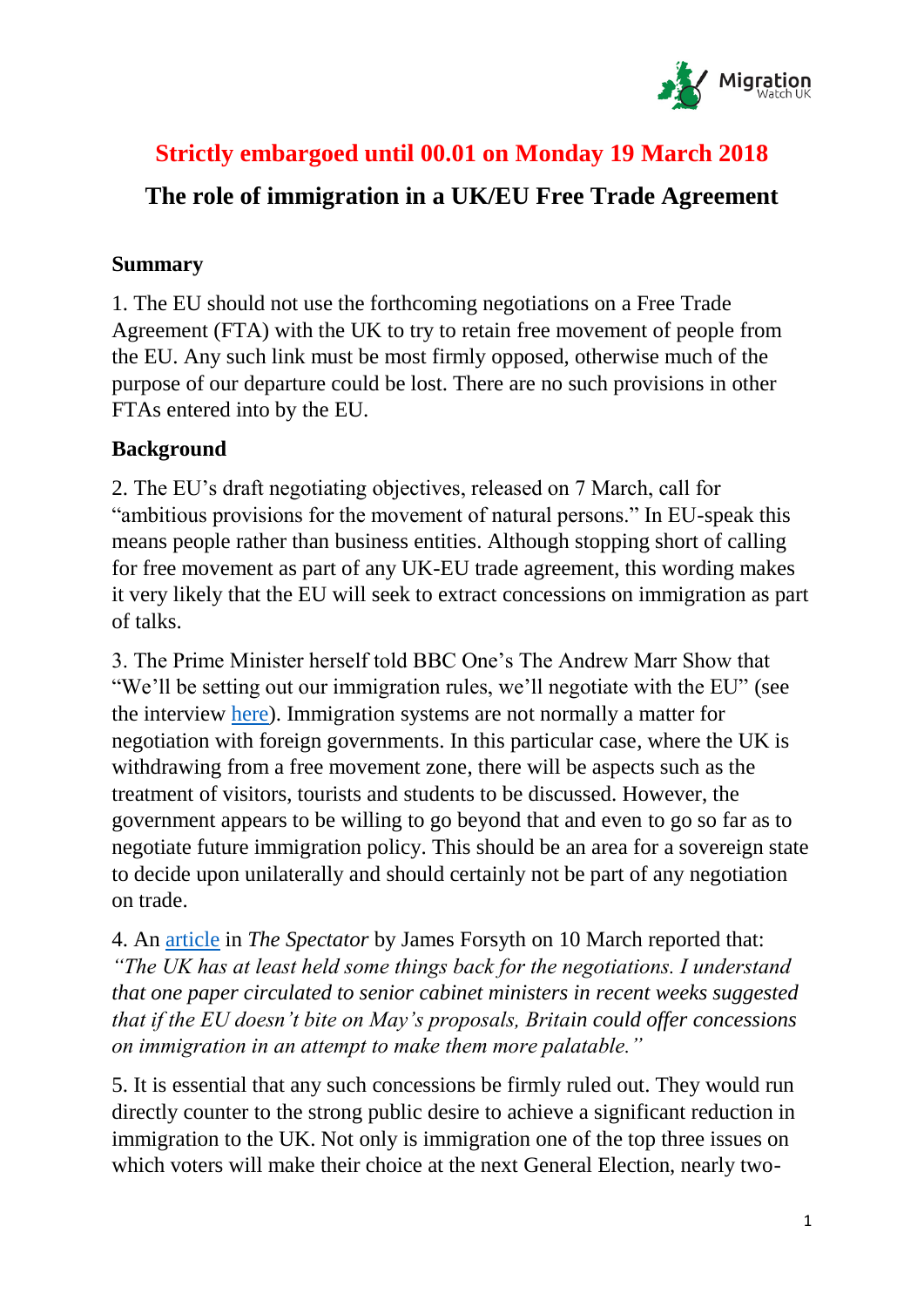

thirds of the public want immigration levels to be reduced by a significant margin (YouGov), while 64% told ICM that they would like to see a reduction in low-skilled migration from the EU.

6. It is highly relevant that no such linkage was made in in any of the other arrangements agreed in the recent past by the EU such as those with Canada, Ukraine, South Korea and Japan. Nor was immigration any part of the abortive TTIP package being negotiated with the United States. Further details are set out in Annex A.

#### **Conclusion**

7. It is normal in trade agreements to allow the movement of staff essential for the purpose of facilitating the flow of goods and services. However, those described in Annex A show that the EU has never previously insisted upon liberalised border regimes or freedom of movement as a condition of a trade agreement. If they were to do so in the negotiations that are pending with the UK it would clearly be driven by political, rather than economic, considerations. The UK government must maintain distinct separation between its trade negotiations and establishing a post-Brexit immigration policy.

19 March 2018

#### **Annex A Freedom of movement as EU policy**

The EU does not seek to include free movement provisions in of its trade negotiations with third countries. The EU's own Market Access Strategy (first launched in 1996) lists ten 'Trade barriers in the modern global economy' and not one of them relates to labour or restrictions on the movement of labour in any context.

The most recent version of the EU's Market Access Strategy can be found [here.](http://trade.ec.europa.eu/doclib/docs/2007/april/tradoc_134591.pdf)

Since 2011, the EU has published an annual Trade and Investment Barriers Report. This has never referred to labour or restrictions on the movement of labour as a barrier to trade.

An up-to-date list of barriers to trade that have been identified by the EU is accessible through the Market Access Database which can be found [here.](http://madb.europa.eu/madb/indexPubli.htm)

The only agreements that do provide for free movement of people were entered into many years ago when free movement was agreed among those countries which at the time saw themselves as in the 'waiting room' for EC membership.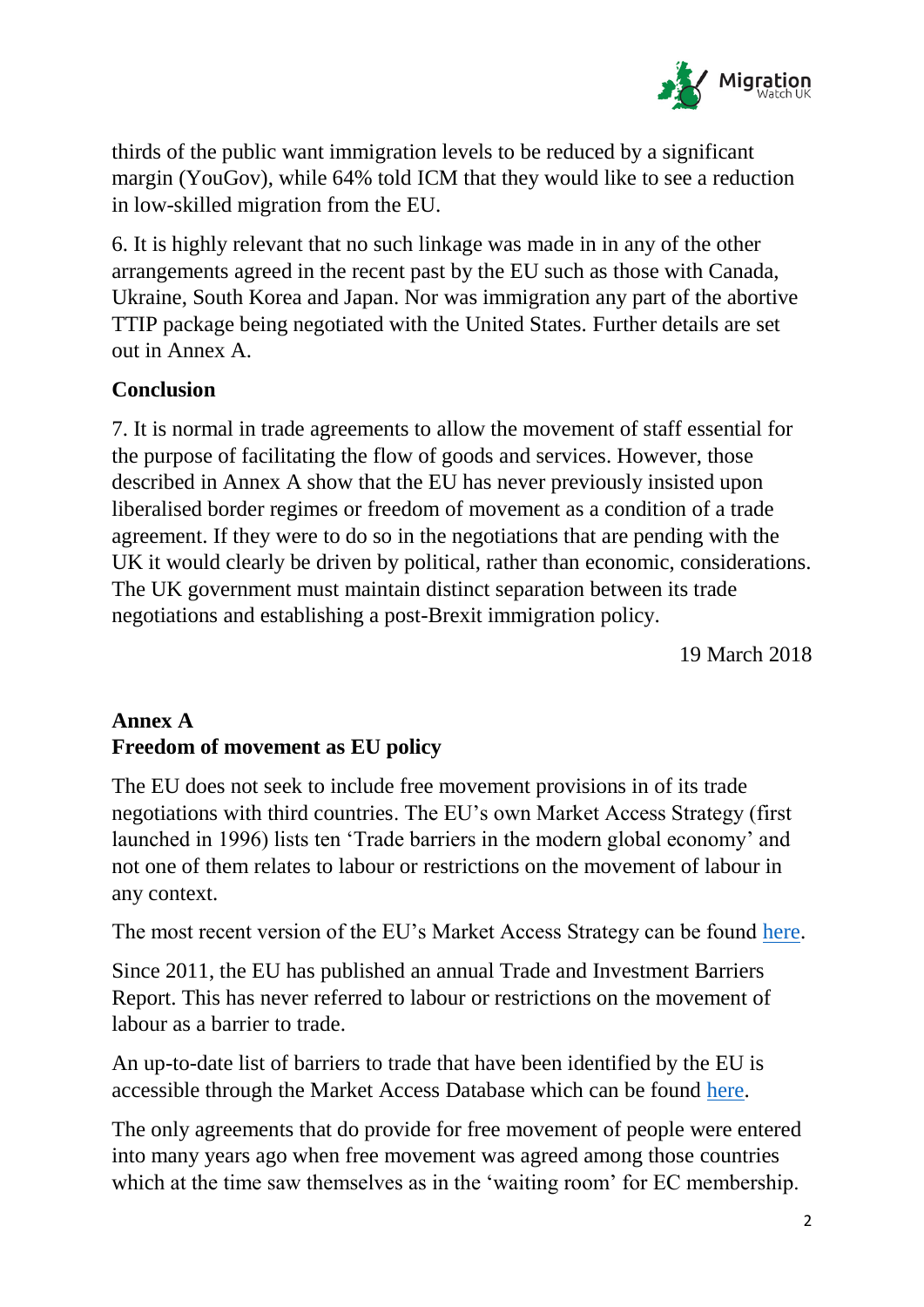

In contrast, for some decades now, free movement has not preceded full membership of the EU in any Accession Agreements.

### **The Canada-EU agreement**

The expressed aim of this Comprehensive and Economic Trade Agreement (CETA) is to generate growth and jobs by:

- boosting exports
- lowering the cost of the inputs businesses need to make their products
- offering greater choice for consumers, and
- upholding the EU's strict standards for products.

This will be achieved by scrapping tariff barriers, matching standards, and allowing for considerable (though not complete) freedom to provide services. As for the movement of people, the European Commission's guide says that *CETA will make it easier for company staff and other professionals to work on the other side of the Atlantic, and for firms to move staff temporarily between the EU and Canada. This will help European companies run their operations in Canada. It will also be easier for other EU professionals to temporarily supply legal, accounting, architectural or similar services.*

The actual text of the relevant chapter is absolutely clear that this is to allow only temporary stays and not entry for residence or permanent employment:

*"This Chapter reflects the preferential trading relationship between the Parties as well as the mutual objective to facilitate trade in services and investment by allowing temporary entry and stay to natural persons for business purposes and by ensuring transparency in the process.*

*This Chapter applies to measures adopted or maintained by a Party concerning the temporary entry and stay into its territory of key personnel, contractual services suppliers, independent professionals and short-term business visitors. This Chapter shall not apply to measures affecting natural persons seeking access to the employment market of a Party, nor shall it apply to measures regarding citizenship, residence, or employment on a permanent basis".*

The complete texts are [here.](http://ec.europa.eu/trade/policy/in-focus/ceta/ceta-chapter-by-chapter/)

A European Commission explainer is [here:](http://trade.ec.europa.eu/doclib/docs/2016/july/tradoc_154775.pdf)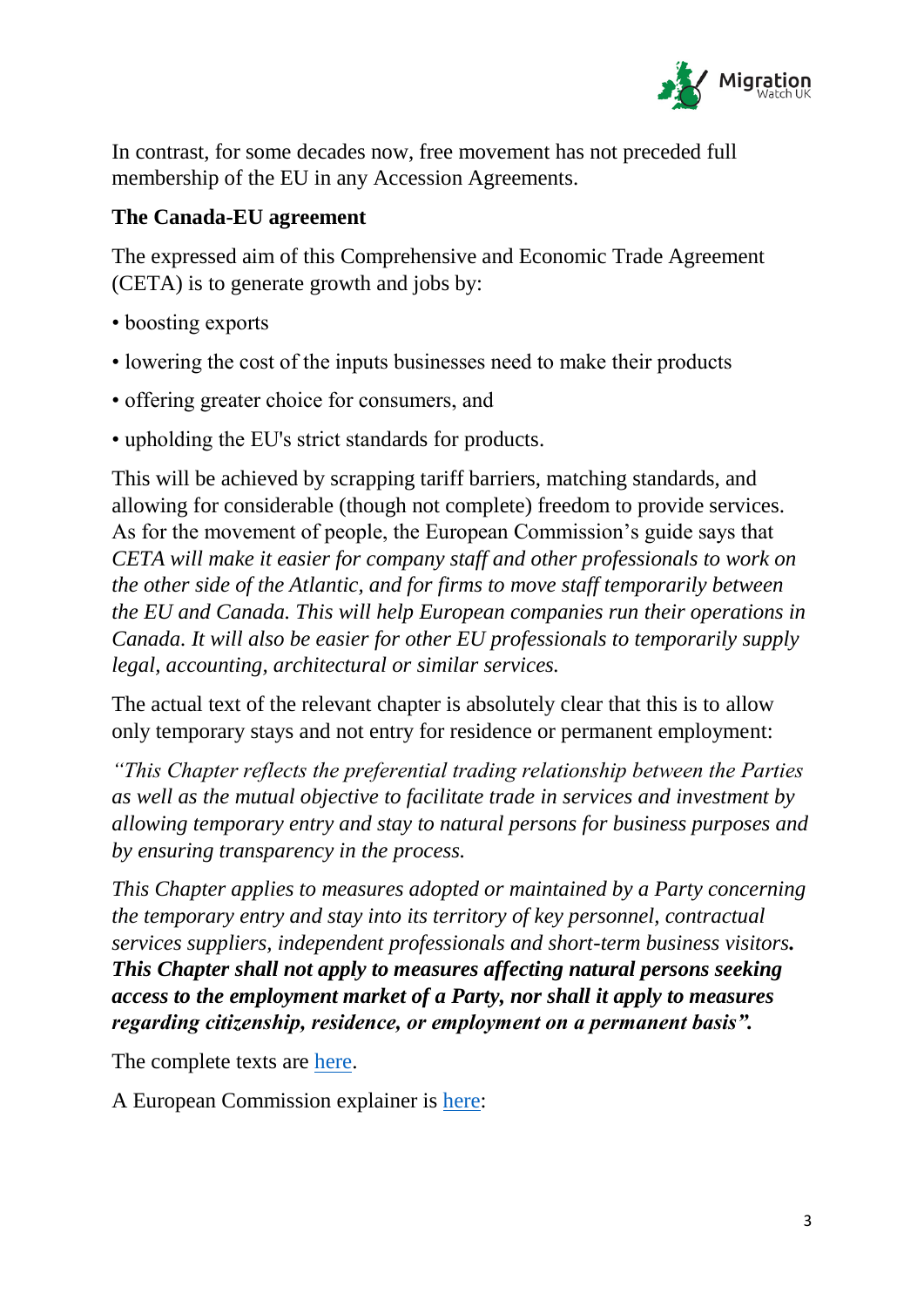

### **The EU agreement with Ukraine**

The Association Agreement between the EU and Ukraine includes, with effect from 1 January 2016, a 'Deep and Comprehensive Free Trade Area' (DCFTA). This provides for essentially free movement of capital, goods and services, subject to matching relevant elements of the *acquis* e.g. in regulatory standards, consumer safety etc.

For goods, the vast majority of customs duties on goods were removed as soon as the DCFTA entered into force covering 98%-99% of duties by trade value. There are limited exclusions/quotas in the automotive and agricultural sectors with a ten-year transitional period for the abolition of those remaining.

For services, the European Commission is clear that the aim is to *integrate Ukraine as much as possible into the EU market*. The agreement provides for a right of establishment (as opposed to mere commercial presence) in both services and non-services sectors. The DCFTA is complemented by a process of legislative approximation in financial services, telecommunications services, postal and courier services, and international maritime services such that Ukraine is committed to take over the existing and future EU acquis in those sectors and when it has done so Ukrainian firms will be granted *access to the EU internal market* for the sectors concerned in an *unprecedented level of integration*.

A notable feature is that disputes are not dealt with by the ECJ but by a Dispute Settlement mechanism based on the model of the WTO Dispute Settlement Understanding but with faster procedures. Consultation is followed, if unsuccessful, by referral to an arbitration panel composed of three experts chosen by the parties, or selected by lot from an agreed list.

Unlike the EEA Agreement or the bilateral EFTA agreements with Switzerland, the DCFTA does not provide for any freedom of movement of people for work or residence, only providing, for example, visa-free access to Schengen countries for visits of up to 90 days, and for personnel necessary for the delivery of services.

The complete texts are [here.](http://ukraine-eu.mfa.gov.ua/en/page/open/id/2900)

The European Commission has published an accessible Overview [here.](http://trade.ec.europa.eu/doclib/docs/2013/april/tradoc_150981.pdf)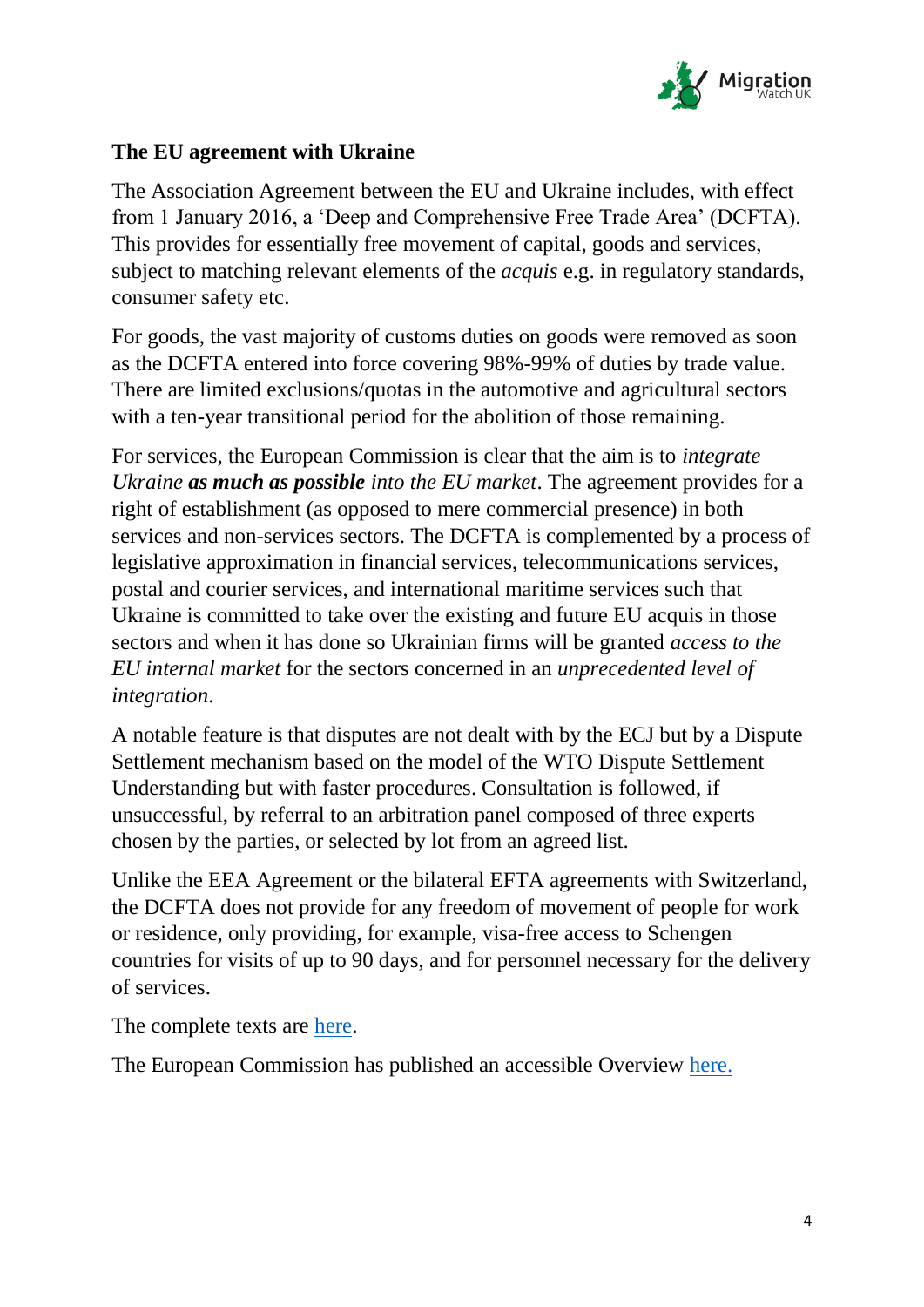

## **EU-South Korea agreement**

Hailed at the time in 2011 as "the most comprehensive free trade agreement ever negotiated by the EU", this provided for elimination of almost all import duties by July 2016 (with exceptions only for some agricultural products), liberalisation rather than freedom of trade in services, non-exhaustive provisions on investment, and commitments to eliminate and to prevent the emergence of non-tariff barriers in some sectors.

In the five years since implementation, EU exports of goods to South Korea increased by 55% from  $\epsilon$ 30 billion to  $\epsilon$ 47 billion. EU exports of fully liberalised goods increased by 57% and those partially liberalised by 70%. Imports of fully and partially liberalised goods from South Korea increased by 35% and 64% respectively. Trade in services in very considerably smaller, amounting to  $\epsilon$ 6bn imports from South Korea and €11bn exports.

The agreement contains no provisions for movement of people for residence, or for work beyond those needed temporarily to enable the supply of services (essentially as per Canada above).

The texts are [here.](http://eur-lex.europa.eu/legal-content/en/ALL/?uri=OJ%3AL%3A2011%3A127%3ATOC)

An overview by the European Commission is [here.](http://ec.europa.eu/trade/policy/countries-and-regions/countries/south-korea/index_en.htm)

### **EU-Japan agreement**

The terms of the Economic Partnership Agreement (EPA) were finalised in December 2017. Pending approval of all member states, it is due to come into force before the end of the current mandate of the European Commission in 2019. In its own words, this is the 'biggest bilateral trade agreement ever negotiated by the European Union'.

The EPA removes most duties paid annually by EU companies exporting to Japan and significantly reduces regulatory barriers across many sectors. Chapter 8, Section D of the agreement stipulates reciprocal obligations 'to facilitate entry and temporary stay to natural persons for business purposes'. Such persons are defined as business visitors, intra-corporate transferees, investors, contractual service suppliers and independent professionals'. Existing migratory regulations in both jurisdictions are otherwise unaffected.

The full text of agreement can be accessed from [here.](http://trade.ec.europa.eu/doclib/press/index.cfm?id=1684)

Chapter 8 of the Agreement can be accessed [here.](http://trade.ec.europa.eu/doclib/docs/2017/december/tradoc_156434.D%20EU_JPN_FTA_Services_Mode_4_171205_Limited.pdf)